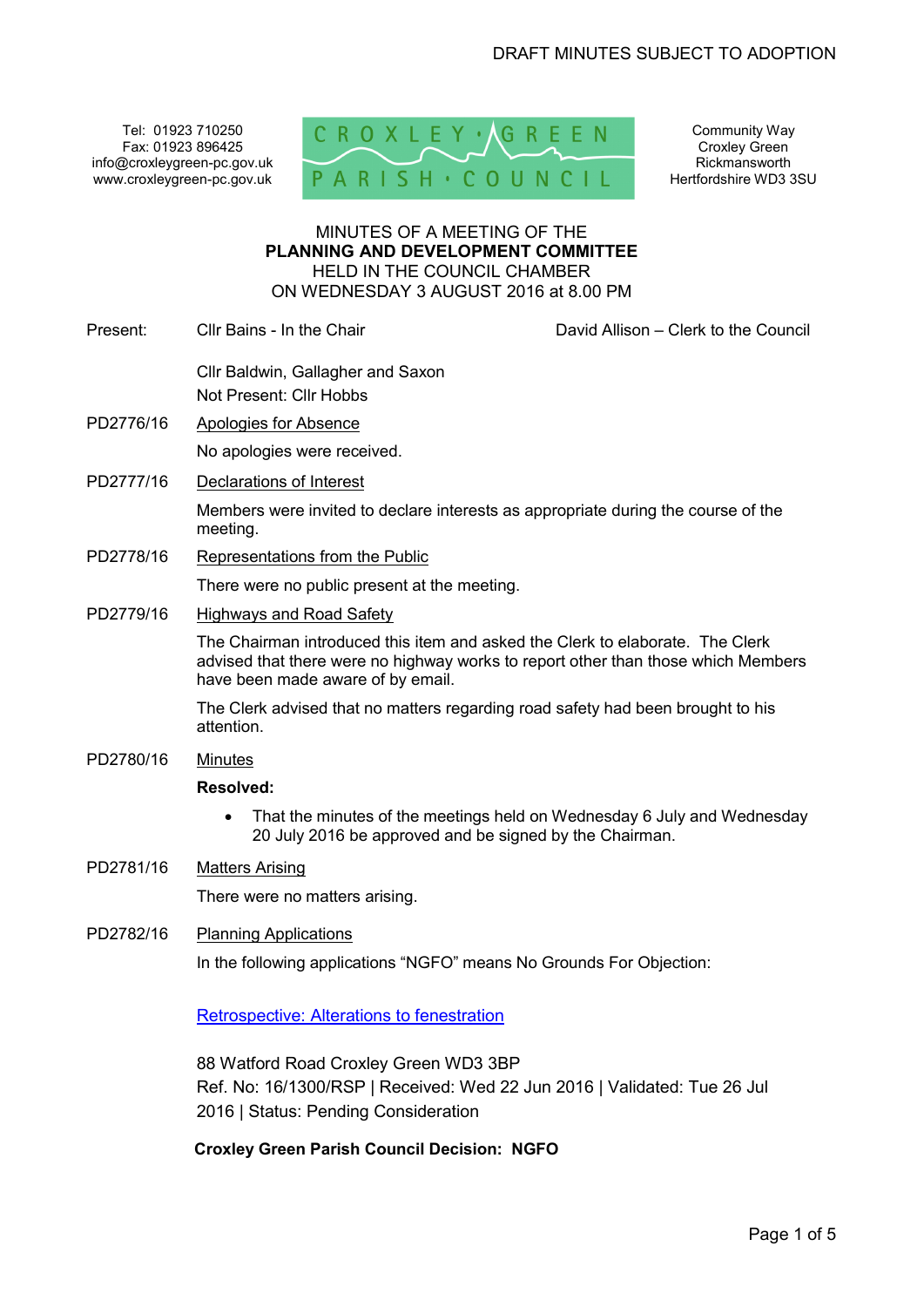Demolition of existing porch and garage and erection of single storey front and side extension

111 Winton Drive Croxley Green Rickmansworth Hertfordshire WD3 3QS Ref. No: 16/1447/FUL | Received: Thu 07 Jul 2016 | Validated: Wed 27 Jul 2016 | Status: Pending Consideration

## **Croxley Green Parish Council Decision: NGFO**

#### Single storey rear extension

6 Hedges Way Croxley Green Rickmansworth Hertfordshire WD3 3FA Ref. No: 16/1461/FUL | Received: Mon 11 Jul 2016 | Validated: Mon 11 Jul 2016 | Status: Pending Consideration

### **Croxley Green Parish Council Decision: NGFO**

Extension to front porch; conversion of garage into habitable accommodation and alterations to roof, fenestration and front drive

19 Windmill Drive Croxley Green Rickmansworth Hertfordshire WD3 3FF Ref. No: 16/1468/FUL | Received: Tue 12 Jul 2016 | Validated: Mon 25 Jul 2016 | Status: Pending Consideration

### **Croxley Green Parish Council Decision: NGFO**

### Single storey side and rear extension and new front porch

90 Kenilworth Drive Croxley Green WD3 3NW Ref. No: 16/1482/FUL | Received: Wed 13 Jul 2016 | Validated: Wed 20 Jul 2016 | Status: Pending Consideration

### **Croxley Green Parish Council Decision: NGFO**

Part single, part two storey side and rear extension

Henllys Copthorne Close Croxley Green Rickmansworth Hertfordshire WD3 4AJ Ref. No: 16/1486/FUL | Received: Tue 12 Jul 2016 | Validated: Tue 12 Jul 2016 | Status: Pending Consideration

### **Croxley Green Parish Council Decision: NGFO**

Single storey front entrance porch and alterations to fenestration

The Coach House The Grove Dugdales Croxley Green Rickmansworth Hertfordshire WD3 3JW Ref. No: 16/1522/FUL | Received: Tue 19 Jul 2016 | Validated: Tue 19 Jul 2016 | Status: Pending Consideration

**Croxley Green Parish Council Decision: NGFO**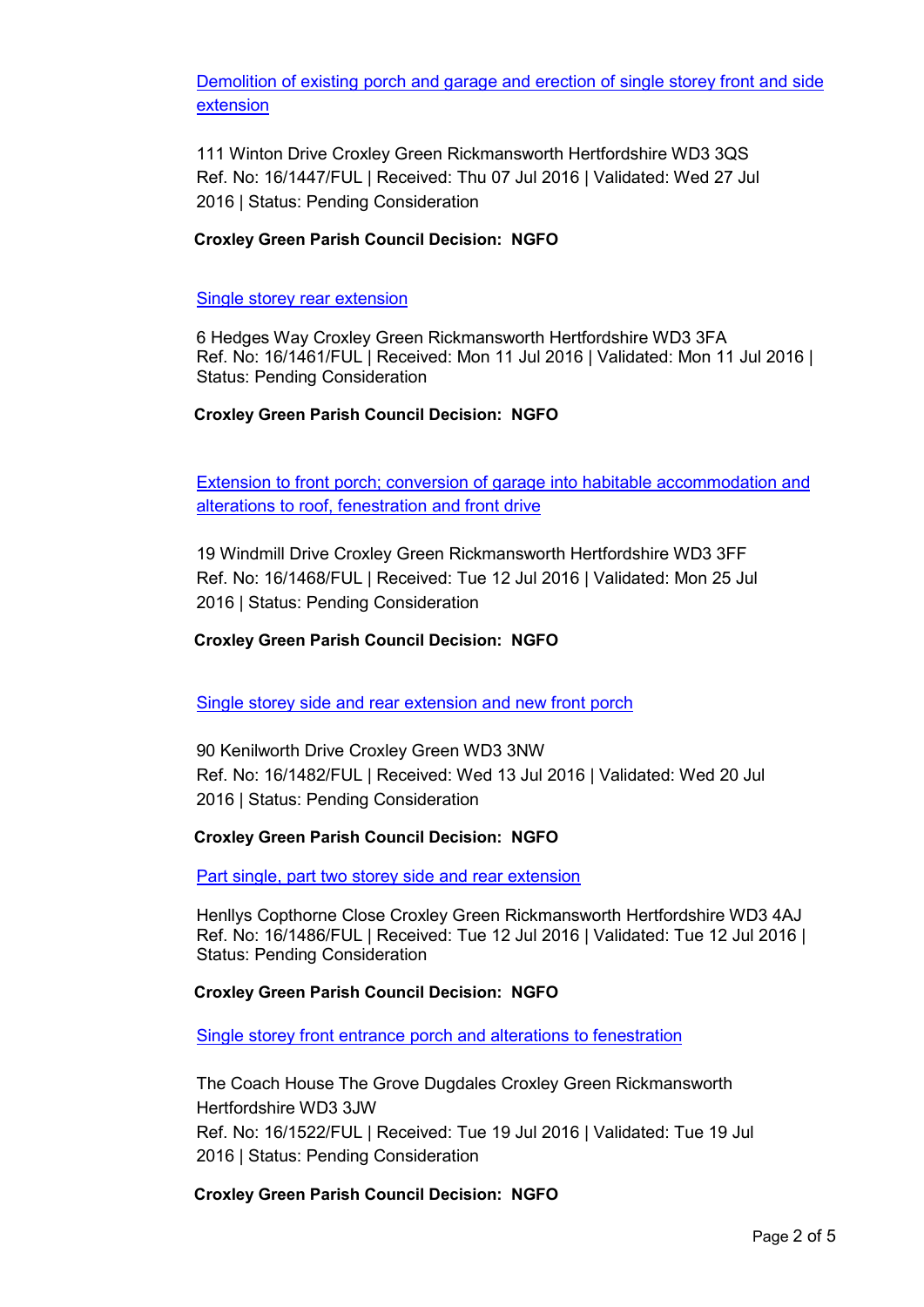Single storey rear conservatory

4 Appleby Drive Croxley Green WD3 3FP Ref. No: 16/1526/FUL | Received: Tue 19 Jul 2016 | Validated: Mon 25 Jul 2016 | Status: Pending Consideration

## **Croxley Green Parish Council Decision: NGFO**

Single storey rear and first floor side extensions

14 Durrants Drive Croxley Green WD3 3NP Ref. No: 16/1527/FUL | Received: Tue 19 Jul 2016 | Validated: Mon 25 Jul 2016 | Status: Pending Consideration

## **Croxley Green Parish Council Decision: NGFO**

Part two storey and first floor side extension, new front porch and canopy and alterations to front dormer

8 Uplands Croxley Green Rickmansworth Hertfordshire WD3 4RD Ref. No: 16/1529/FUL | Received: Mon 18 Jul 2016 | Validated: Mon 18 Jul 2016 | Status: Pending Consideration

### **Croxley Green Parish Council Decision: NGFO**

Single storey front, side and rear extension

118 Watford Road Croxley Green Rickmansworth Hertfordshire WD3 3BZ Ref. No: 16/1531/FUL | Received: Tue 19 Jul 2016 | Validated: Tue 19 Jul 2016 | Status: Pending Consideration

### **Croxley Green Parish Council Decision: NGFO**

Single storey rear extension, alterations to existing rear extension including replacement of flat roof with pitched roof and rendering, front porch, and alterations to fenestration

2 Dugdales Croxley Green WD3 3JW Ref. No: 16/1570/FUL | Received: Sat 23 Jul 2016 | Validated: Mon 25 Jul 2016 | Status: Pending Consideration

### **Croxley Green Parish Council Decision: NGFO**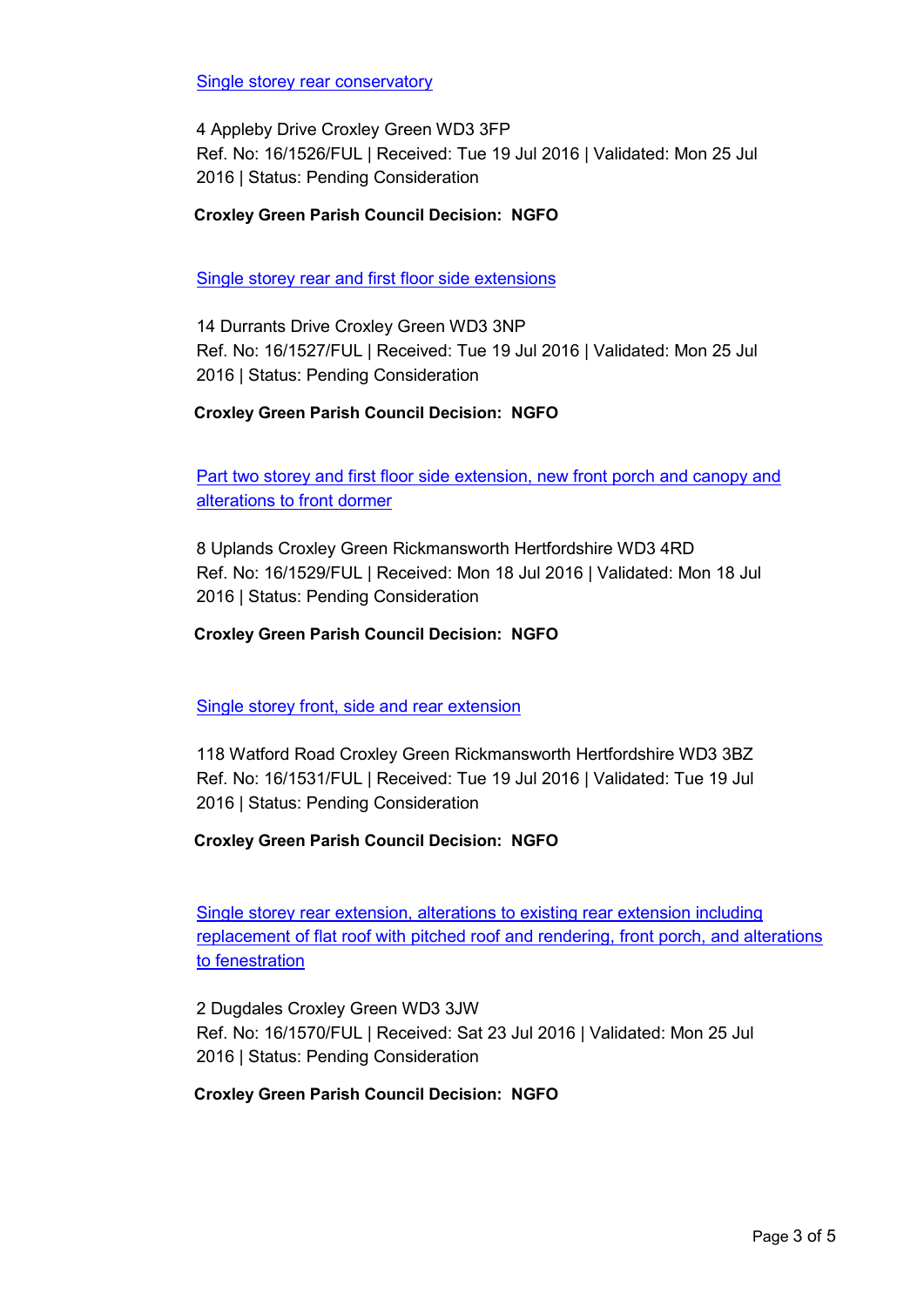# **Certificates of Lawfulness, Discharge of Conditions and Non-Material Amendments to planning applications – for Members information only**

Members noted the following application:

Certificate of Lawfulness Proposed Development: Loft conversion including hip-togable alteration and rear dormer

68 Watford Road Croxley Green Rickmansworth Hertfordshire WD3 3BP Ref. No: 16/1593/CLPD | Received: Thu 28 Jul 2016 | Validated: Thu 28 Jul 2016 | Status: Pending Consideration

Certificate of Lawfulness Proposed Development: Loft conversion including hip to gable alteration, rear dormer and front rooflights

247 Watford Road Croxley Green WD3 3RX Ref. No: 16/1572/CLPD | Received: Mon 25 Jul 2016 | Validated: Fri 29 Jul 2016 | Status: Pending Consideration

Certificate of Lawfulness Proposed Development: Loft conversion including hip to gable roof extension, rear dormer with Juliet balcony and front rooflight

45 Oakleigh Drive Croxley Green WD3 3EE Ref. No: 16/1497/CLPD | Received: Thu 14 Jul 2016 | Validated: Mon 25 Jul 2016 | Status: Pending Consideration

#### PD2783/16 Recent Decisions by Three Rivers District Council

#### **APPROVED**

| <b>Application:</b>    | Single storey front extension          |
|------------------------|----------------------------------------|
| <b>Address:</b>        | 232 Watford Road Croxley Green WD3 3DD |
| <b>Application No:</b> | 16/1156/FUL                            |
| <b>CGPC Decision</b>   | NGFO.                                  |
| <b>TRDC Decision</b>   | Approved                               |

| <b>Application:</b>    | Single storey side and rear extension   |
|------------------------|-----------------------------------------|
| <b>Address:</b>        | 84 Windmill Drive Croxley Green WD3 3FE |
| <b>Application No:</b> | 16/1204/FUL                             |
| <b>CGPC Decision</b>   | NGFO.                                   |
| <b>TRDC Decision</b>   | Approved                                |

| <b>Application:</b>    | Single storey side extension             |
|------------------------|------------------------------------------|
| <b>Address:</b>        | 8 Dickinson Avenue Croxley Green WD3 3EX |
| <b>Application No:</b> | 16/1219/FUL                              |
| <b>CGPC Decision</b>   | NGFO.                                    |
| <b>TRDC Decision</b>   | Approved                                 |

#### **REFUSED**

None advised.